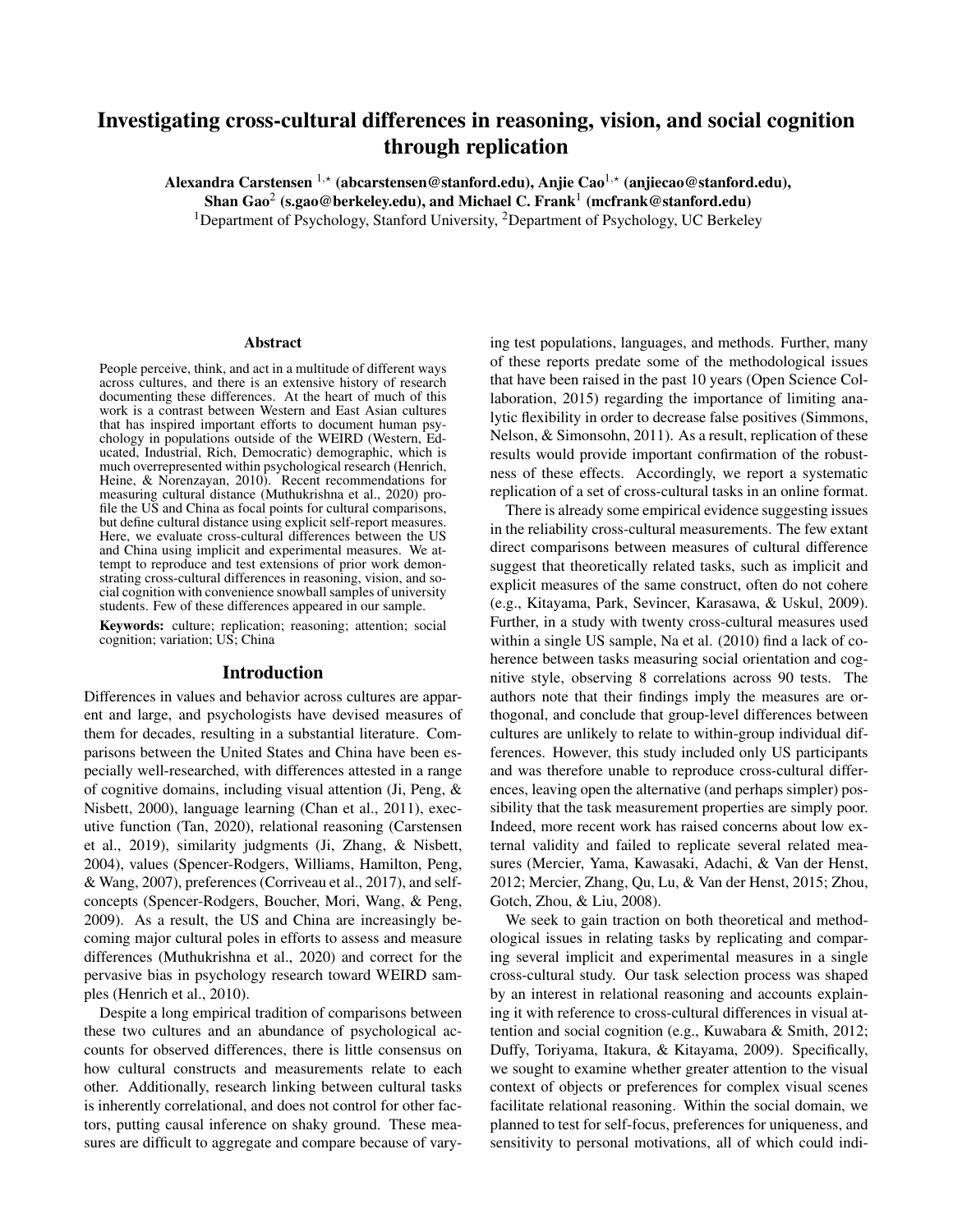cate attention to the self at the cost of broader social and contextual awareness; if this socialized neglect of context generalizes to broader informational biases against context then this could have a detrimental effect on relational reasoning. Additionally, we selected tasks that can be administered to young children as well as adults, for use in future work addressing developmental questions about the relative time course of cross-cultural differences across the visual, social, and cognitive domains. We incorporated four desiderata in our task selection, preferentially choosing tasks that (1) have been theoretically or empirically implicated in relational reasoning, (2) were associated with differential performance in US-China comparisons or related cultural contrasts (e.g., East Asian vs. Western cultures), (3) were relatively short, accessible tasks appropriate for web administration, and (4) were linked to vision or social cognition accounts for relational reasoning. We further conducted a fairly extensive set of pilots to ensure that participants understood instructions and that tasks yielded interpretable data.

## Methods

### **Participants**

We recruited participants through snowball sampling seeded at large universities in the US and China, in which participants directly recruited by the researchers recruited their friends and family members; Talhelm et al. (2014) report that this approach (in China) produces a broad cross-section of the country with representation across geographic regions and the 23 provinces. Participants in the US were compensated with \$5 gift certificates (USD) and in China received ¥35 (CNY). We recruited 203 and 201 participants each from the US and China, respectively. The sample size is chosen to meet or exceed the sample sizes of the tasks in the literature.<sup>[1](#page-1-0)</sup>

Our original preregistered exclusion plan was to exclude people from the whole experiment if they failed quality checks on any one task. However, due to the task demand associated with the Symbolic Self-Inflation task, this criterion would have led to the exclusion of 85 people (US: 59, CN: 26) from this task alone. As a result, we deviate from our pregistration in including people who only failed at the quality check for the sociogram task.

After exclusions (see SI), the US sample included 169 participants (44 Male, 114 Female, 9 Non-binary, 2 Declined to answer), with a mean age of 21.79 years old, all of whom were native English speakers. The China sample included 167 participants (51 M, 112 F, 1 NB, 3 declined to answer), with a mean age of 22.49 years old, who were all native speakers of Mandarin Chinese. This sample size is shared among all tasks except for the Symbolic Self-Inflation task, which has 110 US participants and 141 CN participants.

Our sample covered a broad geographic cross-section of both countries, with US participants from 36 of the 50 US states and Chinese participants from 28 of the 34 Chinese provinces. Subjective SES ratings (using the MacArthur ladder; Adler, Epel, Castellazzo, & Ickovics, 2000) were similar across contexts, but slightly higher in the US sample (median  $= 6$ ; CN median  $= 5$ ). Participants in both samples had lived in the target country for most of their lives, with only 8.3% of the US sample living abroad for 2 years or longer and 6.0% of the CN sample. We included a question about international travel as a proxy of globalization in our samples and found that participants in the US sample generally had more experience traveling abroad (93.5% had traveled internationally, and the modal response was "6 or more" international travel experiences) than Chinese participants (39.5% had traveled internationally, with a mode of zero visits).

#### Procedure

Participants completed eight tasks and a brief demographics questionnaire, administered online in English for the US sample and in Mandarin Chinese for the China sample. To control for the impact of order-related inattention, task order was randomized across participants with two exceptions: (1) the two drawing tasks (Symbolic Self-Inflation and Horizon Collage) were always back-to-back in random order, and (2) Uniqueness Preference was always the penultimate task in keeping with the task cover story, which congratulates participants on being nearly done with the experiment. In total, the experiment took about 30 minutes to complete. Detailed methods are available at [https://osf.io/3hfwk/](https://osf.io/3hfwk/?view_only=04227ff032ad446fb126fa102ff056d6) ?view [only=04227ff032ad446fb126fa102ff056d6](https://osf.io/3hfwk/?view_only=04227ff032ad446fb126fa102ff056d6)

#### **Measures**

Ambiguous RMTS Carstensen et al. (2019) observed crossculturally distinct developmental trajectories in a causal relational match-to-sample (cRMTS) task, and different preferences in an ambiguous formulation of this task. Specifically, when 3-year-olds saw evidence consistent with both object-based (e.g., blue cubes make a machine play music) and relational (pairs of different objects, AB, make a machine play music) solutions, children in the US sample preferentially chose the object-based solution, while those in China chose the relational solution. Because (US) adults perform near ceiling on the causal relational match-to-sample task, we used this ambiguous version of the task (Carstensen et al., 2019, Experiment 3) to explore whether adults in the US and China also show differing preferences for object-based or relational solutions. Our participants saw two pairs of objects, AB and AC, activate a machine, and were given a forced choice between an object-based solution (a *same* pair of A objects, AA) and a relational solution (*different* pair BC).

Picture Free Description Imada, Carlson, & Itakura (2013) found that children around the age of 6 showed cultural differences in describing pictures to others. Relative to the US children, Japanese children tended to mention the objects in the background first, as opposed to the focal objects in

<span id="page-1-0"></span><sup>1</sup>Our study sample was substantially larger than six of the eight tasks we reproduce, comparable to one (Horizon Collage), and smaller only than the previous sample for our exploratory measure (Raven's SPM). While effect sizes may vary across populations, this sample should provide comparable power to detect a similarly robust cross-cultural difference as in each of these original studies.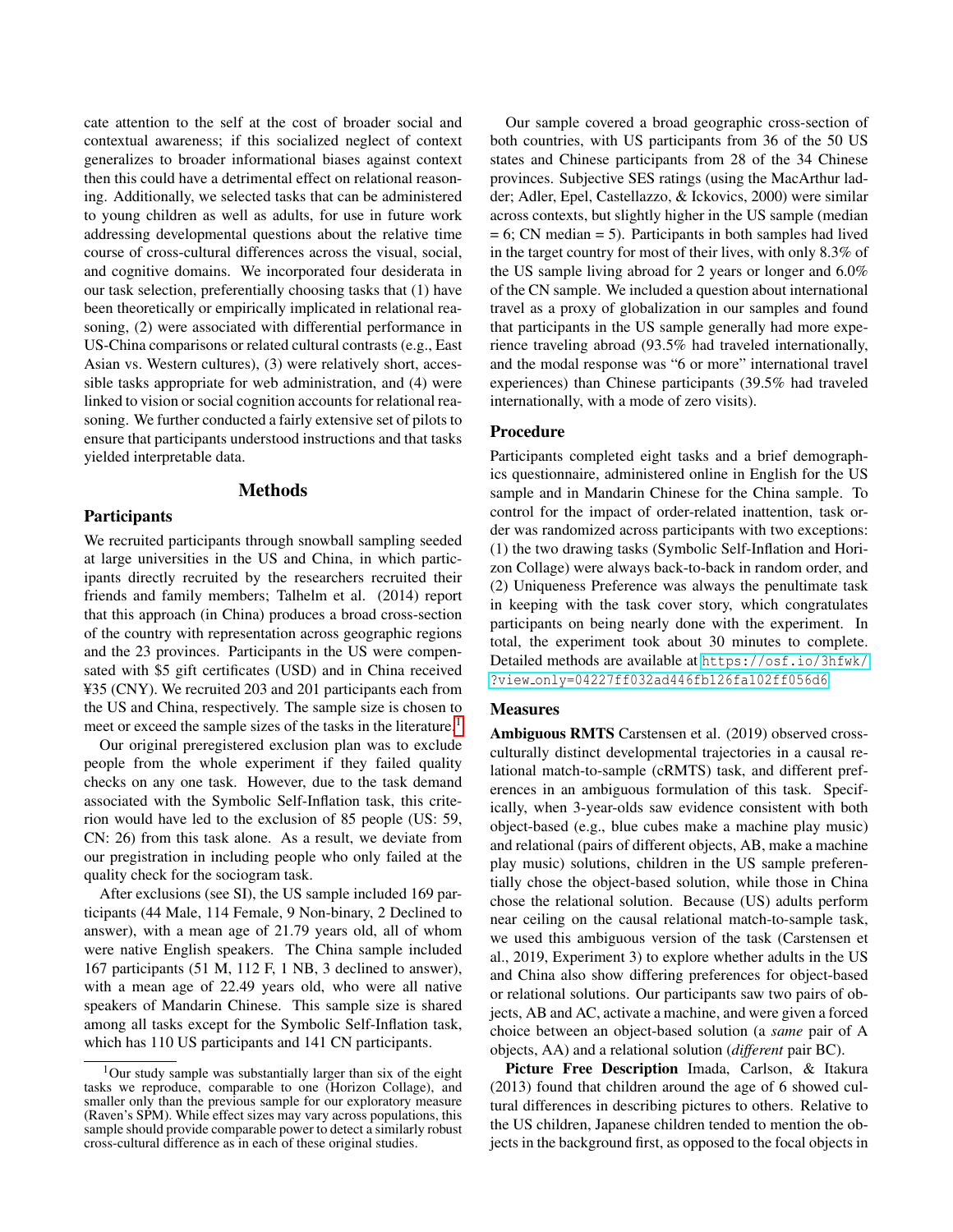the picture. They also tended to provide more descriptive accounts of the background objects than their US counterparts. In this task, we used a subset of seven images from the original study and adapted the task for adult participants, who studied each image for 5 seconds and then typed a description. We coded the first mentioned item (focal or background) and counted descriptors for focal and background elements.

Ebbinghaus Illusion Imada et al. (2013) found Japanese children are more susceptible to the Ebbinghaus Illusion – in which context alters the perceived size of a circle – than US children. In this task, we followed the original implementation, with two testing blocks: the No Context block (10 trials) and Illusion block (24 trials). The No Context block establishes baseline accuracy for discriminating which of two orange circles is larger. In the Illusion trials, the two orange circles are flanked by a grid of 8 gray circles, which are all smaller or larger than the center circle. The illusion occurs because the orange circles appear larger when flanked by smaller gray circles, leading to distortions in comparing the sizes of the two orange circles with differing contexts (i.e., small or large flankers). Across the 24 Illusion trials, we measure accuracy of circle size judgments as a function of the actual size difference and flanker context, which is helpful when aligned with the correct answer and otherwise misleading.

Horizon Collage Senzaki, Masuda, & Nand (2014) found that school-age children in Japan and Canada showed culturespecific patterns when creating a collage of an outdoor scene. Japanese children would draw the horizon higher and put more collage items in the picture, relative to Canadian children. We adapted the task from Senzaki et al. (2014) study 2, in which participants were prompted to make a collage with stickers. Our participants could drag any of thirty images (line-drawings of people, animals, houses, etc.) onto a rectangular "canvas" in the middle of the screen. There was also a sticker "horizon," a horizontal line that spanned the length of the canvas. All stickers, including the horizon, could be clicked and dragged to the canvas to produce "a picture of the outside." Participants were asked to include a horizon and any number of other stickers to create their image. We measured the height of the horizon, the number of stickers used, and the total area occupied by stickers (Senzaki et al., 2014).

Symbolic Self-Inflation Kitayama et al. (2009) found a difference between Western and East Asian cultures in the size of circles participants drew to represent themselves relative to other people in their social networks. Japanese participants drew circles of similar sizes to represent themselves and others, while those from Western countries (US, UK, Germany) tended to draw their self circles larger than those representing others, indicating a larger Symbolic Self-Inflation in the three western cultures compared to Japan. We adapted this task, asking participants to draw themselves and the family members they grew up with as circles by clicking and dragging the mouse in a rectangular "canvas." They then labeled each circle for the person it represents. We measured the diameter of each circle and calculated a percent inflation score for each participant by dividing the diameter of the self circle by the average diameter of circles for others.

Uniqueness Preference Kim & Markus (1999) tested East Asians' and Americans' preferences for harmony or uniqueness by asking them to pick one gift pen from five provided options differing only in barrel colors, and found that European Americans were more likely to choose the uncommon color than East Asian participants. We adapted our task to better fit the format of our online experiment by showing a sticker book to measure progress through all tasks in our study. At the end of each task, participants received a sticker; for the uniqueness preference task, we let them select one of five dinosaur stickers, e.g. four blue dinosaurs and one yellow. Choice of the unique or repeated color was recorded.

Causal Attribution Previous work (Morris & Peng, 1994) has found that Chinese media is more likely than US media to attribute behaviors to situational contexts than to an actor's personal traits, and that participants from each context show corresponding preferences for situation (CN) or person (US) attributions. In a review of attribution studies comparing East Asian and Western styles, Choi, Nisbett, & Norenzayan (1999) note that cross-cultural differences in causal attribution emerge mainly in situations where there is evidence in favor of situational explanations. For this reason, we adapted our study from the deterministic situation condition in Seiver, Gopnik, & Goodman (2013), in which the corresponding behavior of two children who both engage in one activity and avoid another suggests that situational constraints (e.g., the latter activity being dangerous) may be guiding their decisions. Participants watched a series of four short, animated vignettes in which two children both played in a pool and neither child played on a bicycle. We then asked participants to explain in text why each child did not play on the bicycle, making for two test trials per participant. We used the prompt question from Seiver et al. (2013), which explicitly pits person attributions against situational ones: "Why didn't Sally play on the bicycle? Is it because she's the kind of person who gets scared, or because the bicycle is dangerous to play on?" We coded each response for per-trial count of (a) person and (b) situation attributions.

Raven's Standard Progressive Matrices As an exploratory measure of relational reasoning assessing performance rather than preference, we included the 12 questions from Set E of Raven's Standard Progressive Matrices. Su (2020) found cross-cultural differences between adults in the US and China in performance on this set, which was selected as the most difficult subset, and the one most dependent on true analogical reasoning (without alternative heuristic approaches like visual pattern completion).

## Results

### Analytic approach

The sample size, methods, and main analyses were pre-registered and are available at [https://](https://aspredicted.org/37y6a.pdf) [aspredicted.org/37y6a.pdf](https://aspredicted.org/37y6a.pdf). Data and analy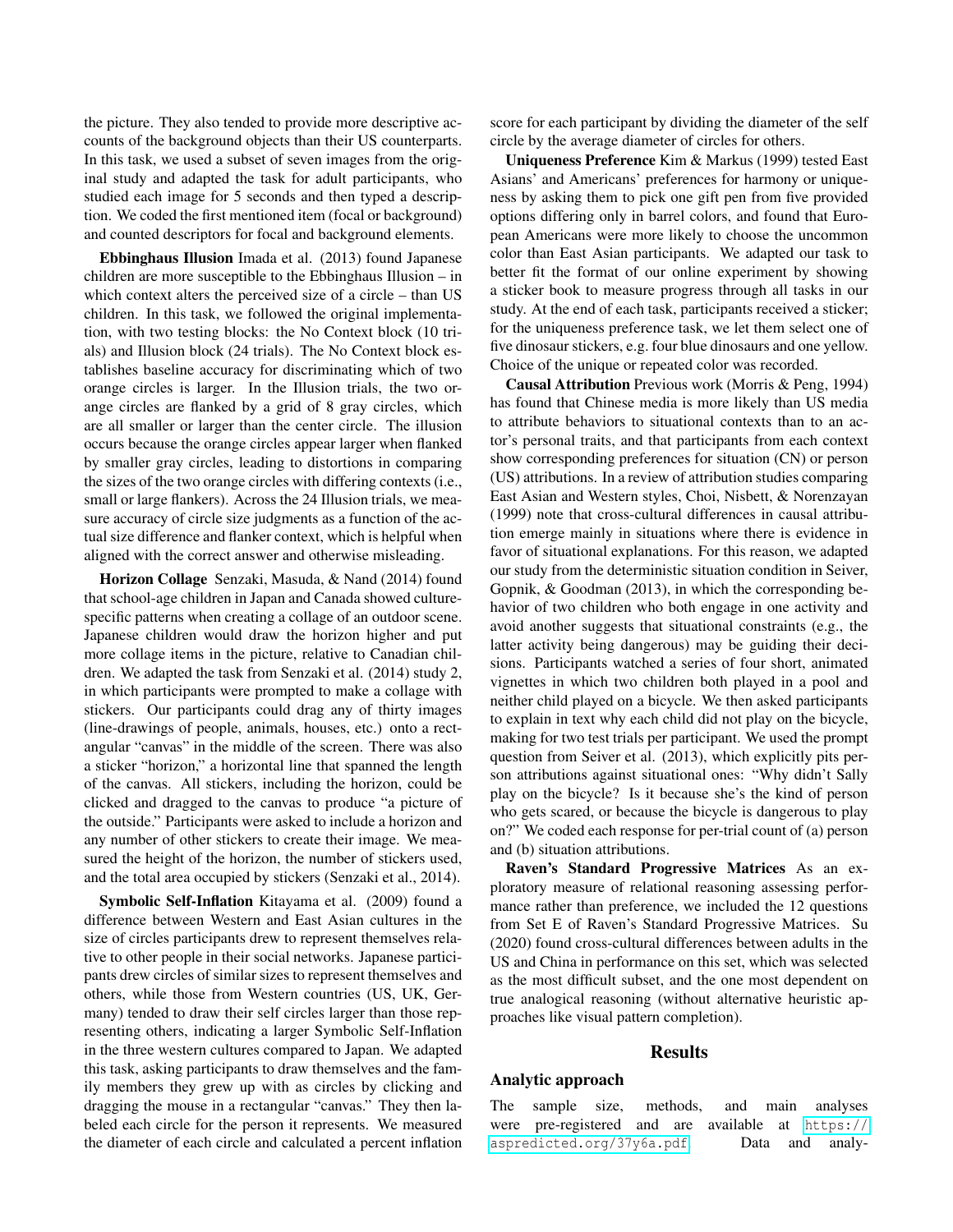sis scripts are available at [https://osf.io/65hwd/](https://osf.io/65hwd/?viewonly=04227ff032ad446fb126fa102ff056d6) [?viewonly=04227ff032ad446fb126fa102ff056d6](https://osf.io/65hwd/?viewonly=04227ff032ad446fb126fa102ff056d6). Departing from the heterogeneous approaches used by previous authors, we attempted to follow current best practices by using linear mixed effects models with maximal random effect structure (Barr, Levy, Scheepers, & Tily, 2013), fit to each task. In case of convergence failure, we followed standard operating procedure of pruning random slopes first and then random intercepts, always maintaining random intercepts by participant. We report *p*-values derived from approximating *t*-scores from *z*-scores, which is appropriate for relatively large samples (Blouin & Riopelle, 2004). The majority of results are visualized in Figure 1, except for the Ebbinghaus Illusion data, in Figure 2.

While our main analyses followed our preregistered tests, described above, in response to reviewer feedback, we included Bayes Factor (BF) analyses to evaluate evidence for null hypotheses relative to test hypotheses. In each case, we evaluated evidence for the full model specified in our preregistration (unless otherwise noted). We adopt a conventional threshold of  $>3$  of  $<$ .3 for interpreting the BF ratio as evidence for the test or null hypothesis, respectively.

#### Individual Task Results

The majority of tasks results are visualized in Figure 1, except for the Ebbinghaus Illusion data, in Figure 2.

Ambiguous RMTS To examine whether adults in the US and China show differing preferences for object-based or relational solutions, we ran a mixed-effects logistic regression predicting response choice (object or relation) with country (US or China) as a fixed effect. We included an intercept per subject as a random effect, as well as by-subject random slopes for trial number to model order effects (as participants may be more likely to consider ambiguity in the task and switch response strategies with time). This model did not converge; following lab standard operating procedures, we pruned the random slopes for trial number. There was no main effect of country on response choice (object or relation; US: *M* = 0.39; CN: *M* = 0.37; β = 0.14, *SE* = 0.89, *z* = 0.16, *p*  $= 0.87$ ). Due to the run time of the Bayes Factor analysis on the full model, we ran the analysis on the pruned model. Our results suggested that the evidence was in favor of the null hypothesis  $(BF = 0.003)$ . The preference for object-based solutions seen in US preschoolers and the corresponding preference for relational solutions observed in China in an ambiguous context did not extend to adults in our samples.

Picture Free Description We selected this task to investigate whether there are cultural differences in visual attention, as measured by the content of picture descriptions. Based on Imada et al (2013), we expected Chinese participants would be more likely to mention background objects first and provide more descriptive accounts for background objects relative to focal objects, in comparison with US participants. Our results extend previous findings with the former metric (first mention; US:  $M = 0.9$ ; CN:  $M = 0.56$ ) but not the latter (number of descriptive accounts; For focal objects: US:  $M = 1.06$ ; CN:  $M = 0.88$ ; For background objects: US: M  $= 1.31$ ; CN:  $M = 0.94$ ). For first mention, we ran a mixedeffects logistic regression predicting the type of first mention (object or relation) with country (US or China) as a fixed effect and subject as random effect. We found a main effect of country (β = 3.36, *SE* = 0.34, *z* = 9.94, *p* < 0.01). For descriptive accounts, we ran a mixed-effect Poisson regression model predicting the number of descriptive accounts, with the interaction between description type (focal or background) and country (US or China) as fixed effect, description type and subject as random effect, and by-picture random slope for country. There was a significant main effect of culture (with US participants providing more descriptions overall: β  $= 0.36$ , *SE* = 0.13, *t* = 2.68, *p* < 0.01). The culture effect interacted with the description types, but the effect was in the opposite direction, with U.S participants provided more background descriptions than focal descriptions, relative to Chinese participants (β = -0.16, *SE* = 0.07, *t* = -2.16, *p* < 0.05). The result of our Bayes Factor analyses is consistent with our model  $(BF = 174743.6)$ . These mixed results underscore the importance of metric, and they should be interpreted with caution.

Ebbinghaus Illusion This task was included as a second measurement for cultural differences in visual attention. Imada et al. (2013) found that Japanese children are more susceptible to Ebbinghaus illusion than US children. To test whether perception of the Ebbinghaus illusion varied across populations in our sample, we ran a mixed-effects logistic regression predicting accuracy on each trial, with country (US or China), context (No Context or Illusion Context), and circle size difference (the percent of difference in diameters) as fixed effects, with their interactions. As random effects, we included intercepts for subjects, as well as by-subject random slopes for the effect of context. We used this model instead of the full model due to its lack of stable estimates. We found main effects of context (with worse performance in the Illusion Context;  $\beta = 4.95$ ,  $SE = 0.29$ ,  $z = 17.03$ ,  $p < 0.01$ ) and circle size difference (worse performance for smaller differences;  $β = 0.34$ ,  $SE = 0.01$ ,  $z = 27.33$ ,  $p < 0.01$ ). There was a marginally significant main effect of country at the opposite direction (US participants performed worse: β = 0.52, *SE* =  $0.26$ ,  $z = 1.95$ ,  $p = 0.05$ ) but no interactions with country (All  $\beta$  < 0.01; All  $p > 0.05$ ). Due to the runtime of the Bayes Factor analysis on the full model, we ran the analysis on the pruned model instead. The Bayes Factor suggested that the results were in favor of the null hypothesis (*BF* = 26646.4).

Horizon Collage In the Horizon Collage task, three key measurements are calculated from the "collage" participants created: the height of the horizon (height in proportion to the height of the frame), the number of stickers, and the total area of the stickers covered (following the original analysis, we added up the area occupied by each individual sticker). Senzaki et al. (2014) found that Japanese children tend to put the horizon higher and include more stickers that cover more area in their collage, compared to the Canadian children. We ran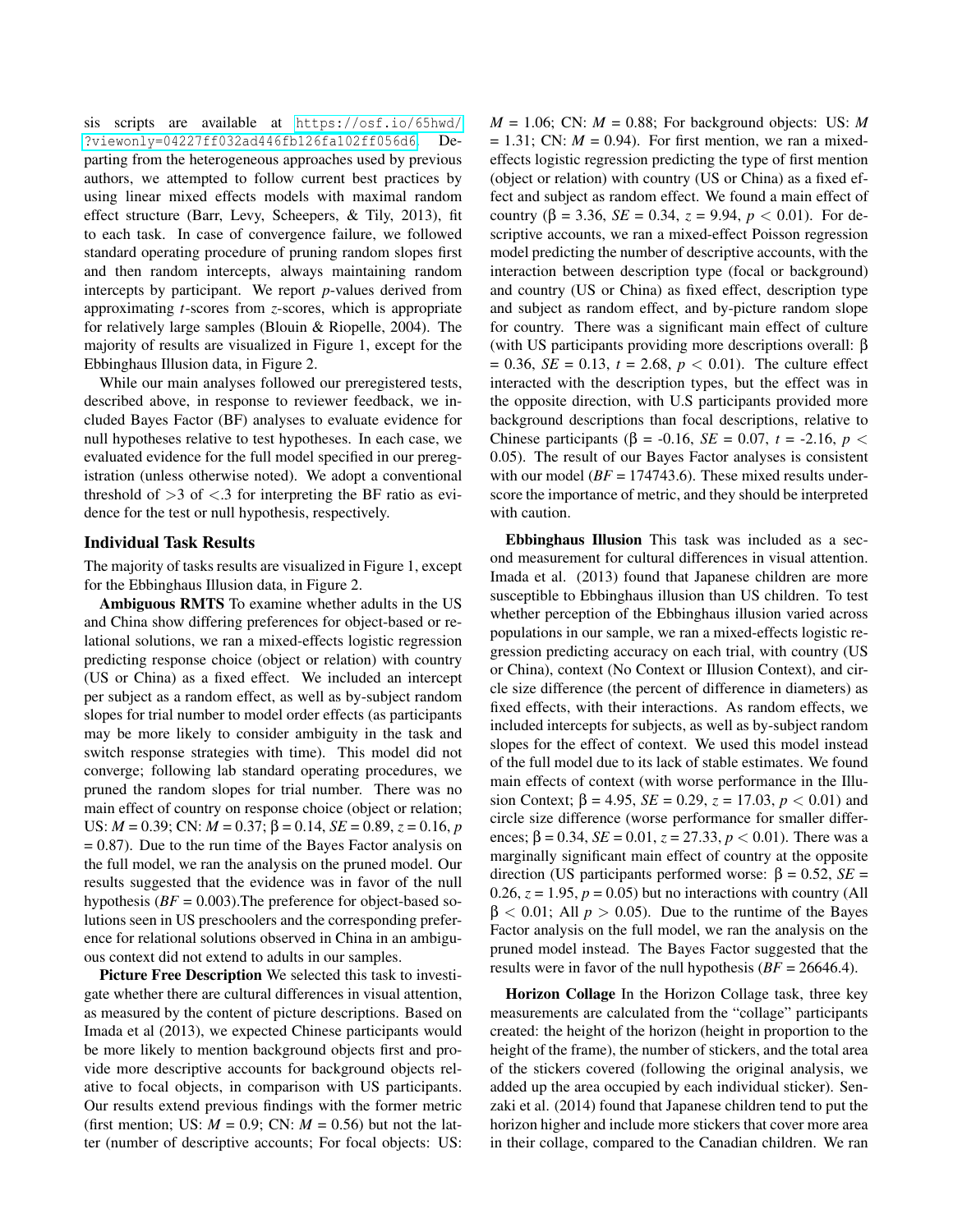

Figure 1: Results from each task. Results from the CN sample are plotted in red ( $N = 167$ ,  $N = 141$  for Symbolic Self-Inflation (SSI) Task), and the US in blue (*N* = 169, *N* = 110 for SSI). Only first-mentioned objects in Picture Free Descriptions showed cross-cultural differences.



Figure 2: Ebbinghaus Illusion. The magnitude of differences between the two circles is plotted on the x-axis, accuracy on the y-axis. The left panel shows accuracy in the Illusion block, and right in the No Context block. The red (China) and blue (US) lines show that accuracy varies as a function of trial and condition.

a fixed effect linear model with culture as the main predictor for each of the measurements. We found that culture did not significantly predict any of the three measurements (Sticker height: US: *M* = 0.57; CN: *M* = 0.54; Sticker number: US: *M* = 11.51; CN: *M* = 11.77; Sticker area: US: *M* = 16.98; CN: *M* = 17.43; All β < 0.03; All *p* > 0.1). Bayes Factor analyses suggest that we have equal evidence for the test and null hypotheses regarding horizon height ( $BF = 1.00$ ). For the number of stickers and area covered by stickers, we observe slightly stronger evidence for test hypotheses, but the results were still inconclusive

Symbolic Self-Inflation To test whether US adults show a greater tendency toward symbolic self inflation than Chinese adults, we ran a linear regression predicting percent inflation score (calculated by dividing the diameter of the self circle by the average diameter of circles for others) with country (US or China) as a fixed effect. No difference was found in the degree of Symbolic Self-Inflation between US and China adults based on percent inflation scores (US  $M = 0.95$ ; CN  $M = 0.95$ ; β < 0.01, *SE* = 0.06, *t* = 0.04, *p* = 0.97). The Bayes Factor also suggests that the current data are in favor of the null hypothesis ( $BF = 0.14$ ). In order to test whether this null finding resulted from the different ways of calculating inflation scores between our study and Kitayama et al.'s (2009) original study, we then tried to do a replication of the original analyses, using subtraction-based inflation scores (which may be subject to baseline effects). The degree of self-inflation still did not differ significantly between US and Chinese adults (US *M* = -6.11; CN *M* = -13.58; β = 7.48, *SE* = 4.77, *t* = 1.57, *p*  $= 0.12$ ). The Bayes Factor for this alternative analysis suggested that the evidence is in favor of the test hypothesis (*BF* = 40.91). The mixed results underscored the importance of metrics; they should be interpreted with cautions.

Uniqueness Preference As the second task measuring social cognition, this task was included to examine crosscultural preferences for uniqueness. We ran a simple logistic regression predicting each participant's single choice (minority or majority color) with country (US or China) as a fixed effect. No cross-cultural difference was found in the likelihood of choosing the uniquely colored sticker (US: *M* = 0.57; CN: *M* = 0.63; β = -0.23, *SE* = 0.22, *z* = -1.02, *p* = 0.31).Our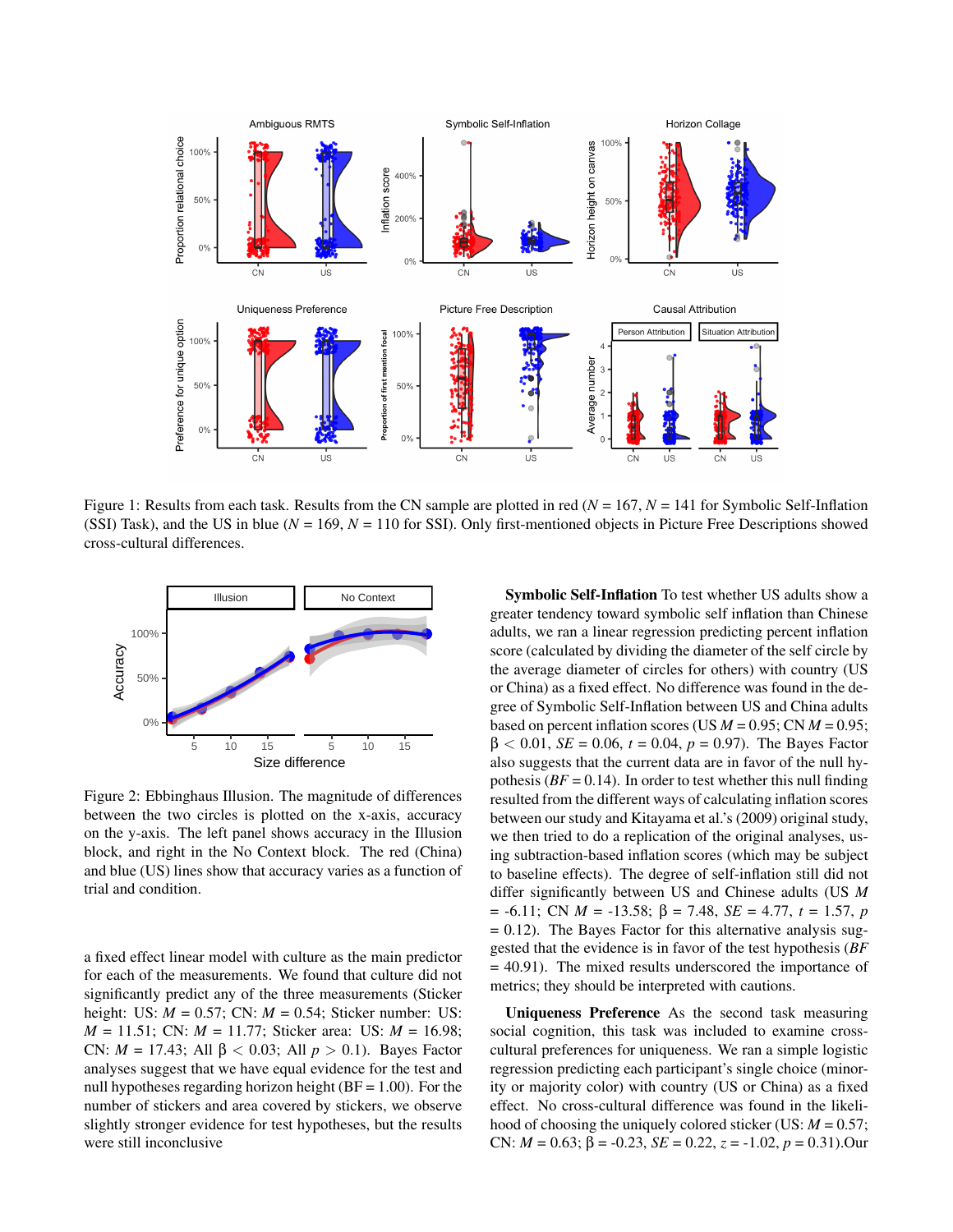Bayes Factor analysis suggested that we have equal evidence for the null hypothesis and the test hypothesis ( $BF = 0.95$ ). Therefore, we did not find support for the hypothesis that US adults are more likely to show a preference for uniqueness.

Causal Attribution To test whether Chinese participants tended to make more situational attributions, and US adults more personal attributions, we ran a mixed-effects Poisson regression predicting the number of attributions included in each explanation, with attribution type (situation or person), country (US or CN), and their interaction as fixed effects and subject and trial as random effects, with by-subject random slopes for attribution type and by-trial random slopes for country. This model failed to converge. Following the standard pruning procedure, we pruned the model into a fixed effect modle with attribution type, country, and their interaction.We found an interaction effect between description type and country, but in the opposite direction as previous results  $(\beta = 0.44, SE = 0.16, z = 2.84, p < 0.01)$ . US participants provided more situation attributions relative to personal attributions, compared to Chinese participants (Situation attribution: US:  $M = 0.65$ ; CN:  $M = 0.65$ ; Person attribution: US:  $M = 0.33$ ; CN:  $M = 0.51$ ). Our Bayes Factor analysis was consistent with our models' results  $(BF = 12918.32^2)$  $(BF = 12918.32^2)$  $(BF = 12918.32^2)$ 

Raven's SPM To test for differences in our exploratory measure of relational reasoning performance in adults, we ran a mixed-effects logistic regression predicting per-trial accuracy, with country as a fixed effect, random intercepts for each subject and question, and by-question random slopes for country. We found a main effect of country, with Chinese participants outperforming those from the US (US:  $M = 0.68$ ; CN:  $M = 0.84$ ;  $β = -1.31$ ,  $SE = 0.23$ ,  $z = -5.64$ ,  $p < 0.01$ ). This finding replicates Su (2020) in finding an advantage on this measure. In our context, we interpret the relatively high scores we observed as evidence that participants were engaging fully with our tasks.

#### Conclusion

A rich literature investigates differences in cognition between the US and China, with this comparison serving as a case study for broader cross-cultural differences. Yet the robustness of this literature is difficult to ascertain due to limited direct replications and widely varying methods and analyses. To begin to address this situation, we planned a structured replication of eight cross-cultural tasks with online convenience samples of US and Chinese university students.

We did not observe cross-cultural differences in the majority of the tasks we tested. The only exceptions were in picture description and our exploratory measure of reasoning performance (Raven's matrices). Many of our tasks do not have a manipulation check and could yield null results simply by virtue of inattention. However, the results of the Raven's task (and the Ebbinghaus Illusion) suggest that participants were engaged in our tasks and performed at a high objective level. We discuss other limitations of our study below, but – to a first approximation – the low level of replication we saw was dispiriting. Despite the self-evident cultural differences between the US and China, measuring differences in cognition based on the previous literature may be non-trivial.

In Picture Free Description, the only one of our primary tasks that showed a difference, US participants were more likely to reference focal elements first when describing the scene. This finding is consistent with the "culture task" account, by which practice with behaviors that are uniquely relevant in a given cultural context can produce culture-specific psychological tendencies (Kitayama et al., 2009). Specifically, China has been characterized as a high-context culture, where people are expected to pay close attention to context, and integrate this information to interpret reltively subtle social cues. In contrast, the US has been characterized as a low-context culture, where communication tends to rely on explicit verbal information, contextual cues carry less weight, and people are therefore less likely to prioritize background information. However, we did not find cross cultural differences in the Horizon Collage task and Ebbinghuas Illusion task, suggesting that not every task induces differential focus on contextual elements for Chinese participants. Perhaps the specific linguistic focus of picture description leads to crosscultural differences; other task comparisons would be necessary to probe this finding further.

None of the three social cognition measures we used showed cross-cultural differences, though in each case we made some modifications to the original task to adapt it for our study. In the Symbolic Self-Inflation task, we asked participants to draw themselves and the family members they grew up with instead of their "social network" (as in the original task). It is possible that size symbolism (e.g. drawing larger parent circles) washed out cultural differences to some extent, though this result is qualified by the suggestion that some difference might be present on an alternative analysis. Adapting the Uniqueness Preference task to an online format also may have trivialized the choice and undermined incentives for unique or harmonious behavior as the expression of cultural values (consistent with the random responding we observed). The null results in the Causal Attribution task are perhaps more surprising, but it may be that situational explanations are too salient for adults in our version of the task producing a ceiling effect. Nonetheless, our findings do provide qualifying evidence on the robustness of cross-cultural differences in these tasks.

It seems likely that a combination of factors is responsible for the lack of robust differences observed in these tasks, including both cultural convergence as a result of globalization (increasing cultural similarity between the US and China), and cultural heterogeneity within East Asia broadly or mainland China more specifically (limiting the generality of previous findings among other populations in East Asia). In the

<span id="page-5-0"></span><sup>2</sup>The test and null models had divergent transitions that were not resolved by adjusting model parameters so the estimates may be unstable. However, this analysis is consistent with our main regression in finding a main effect of culture and interaction which, taken together, are inconsistent with the original predictions.